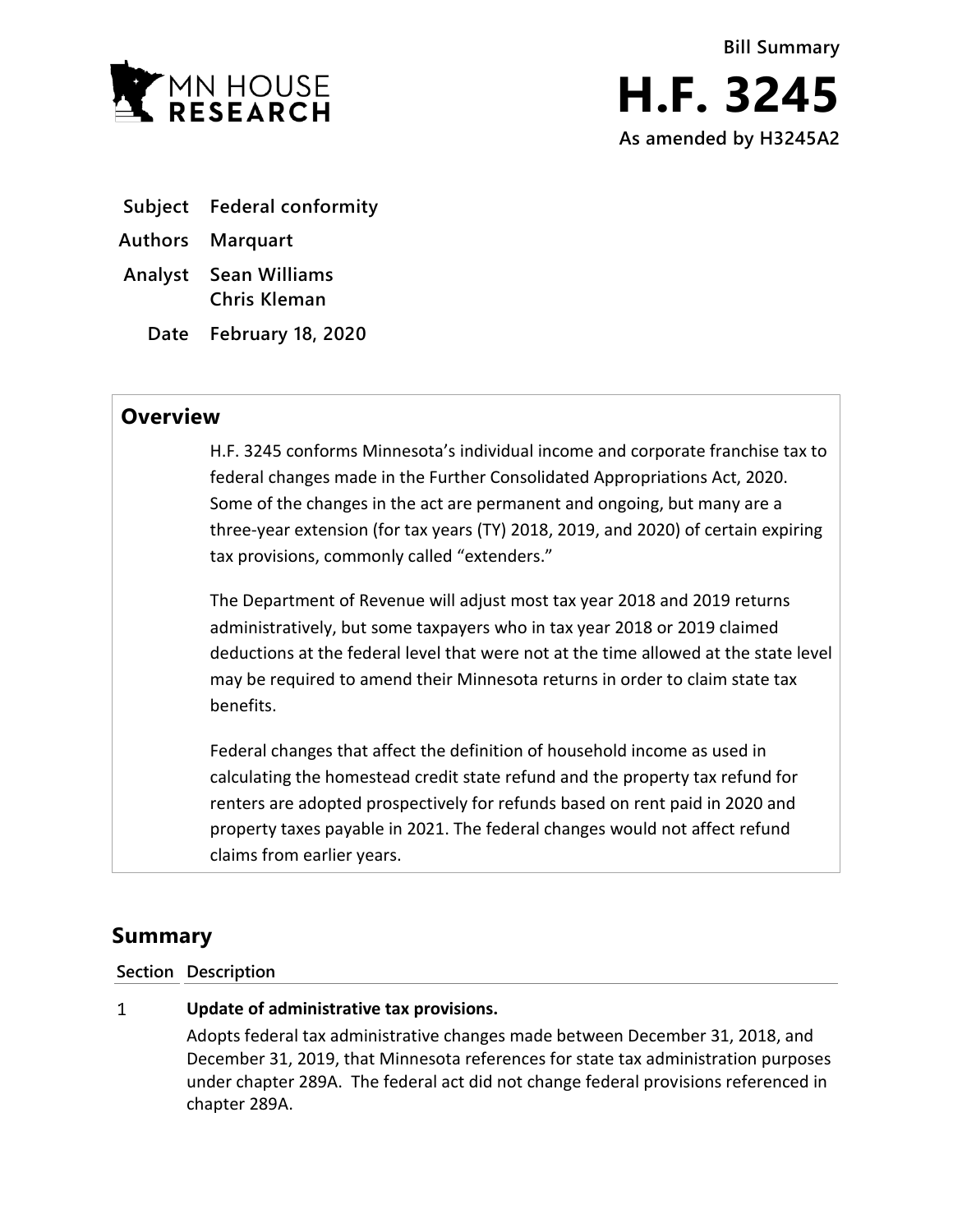### **Section Description**

#### $\overline{2}$ **Update to federal definition of adjusted gross income.**

Adopts all of the federal changes to adjusted gross income. The federal changes to adjusted gross income are effective retroactively to when they became effective for federal purposes.

The following provisions of the Further Consolidated Appropriations Act, 2020, will affect Minnesota liability.

- Extension of the exclusion from gross income of discharges of indebtedness on principal residences (TY 2018 – TY 2020).
- Extension of the higher education tuition expense deduction (TY 2018 TY 2020). The deduction applies to up to \$4,000 of qualifying expenses for taxpayers with adjusted gross income up to \$65,000 (\$130,000 for married joint filers), and to up to \$2,000 of qualifying expenses for taxpayers with adjusted gross income over \$65,000 but less than \$80,000 (\$130,000 to \$160,000 for married joint filers).
- **Effective for TY 2019 and later, the federal act allows taxpayers to use** distributions from section 529 college savings plans to pay for:
	- o Books, fees, supplies, and equipment for an apprenticeship program.
	- o Student loan payments on the loan of the designated beneficiary or the designated beneficiary's sibling.
- Extension of various provisions related to depreciation and expensing, including more generous rules for certain racehorses (three-year property), motorsports entertainment complexes (seven-year recovery period), accelerated depreciation for business property on Indian reservations, qualified film and television production expenses, and second generation biofuel plant property (TY 2018 – TY 2020).
- Extension of "empowerment zone" tax incentives (TY 2018 TY 2020).
- Section 179D deduction for energy efficient commercial buildings (TY 2018 – TY 2020).
- Extension of the special rules excluding aging from the production period for beer, wine and spirits (TY 20 only).
- Several provisions affecting the taxes of individuals affected by natural disasters.
	- o Special rules permitting early retirement account withdrawals, including allowing a qualified disaster distribution from a retirement account of up to \$100,000. Qualified disaster distributions receive special exemptions from rules governing retirement accounts.

Increase in the adjusted gross income limitation for charitable contributions to relief organizations in a disaster area.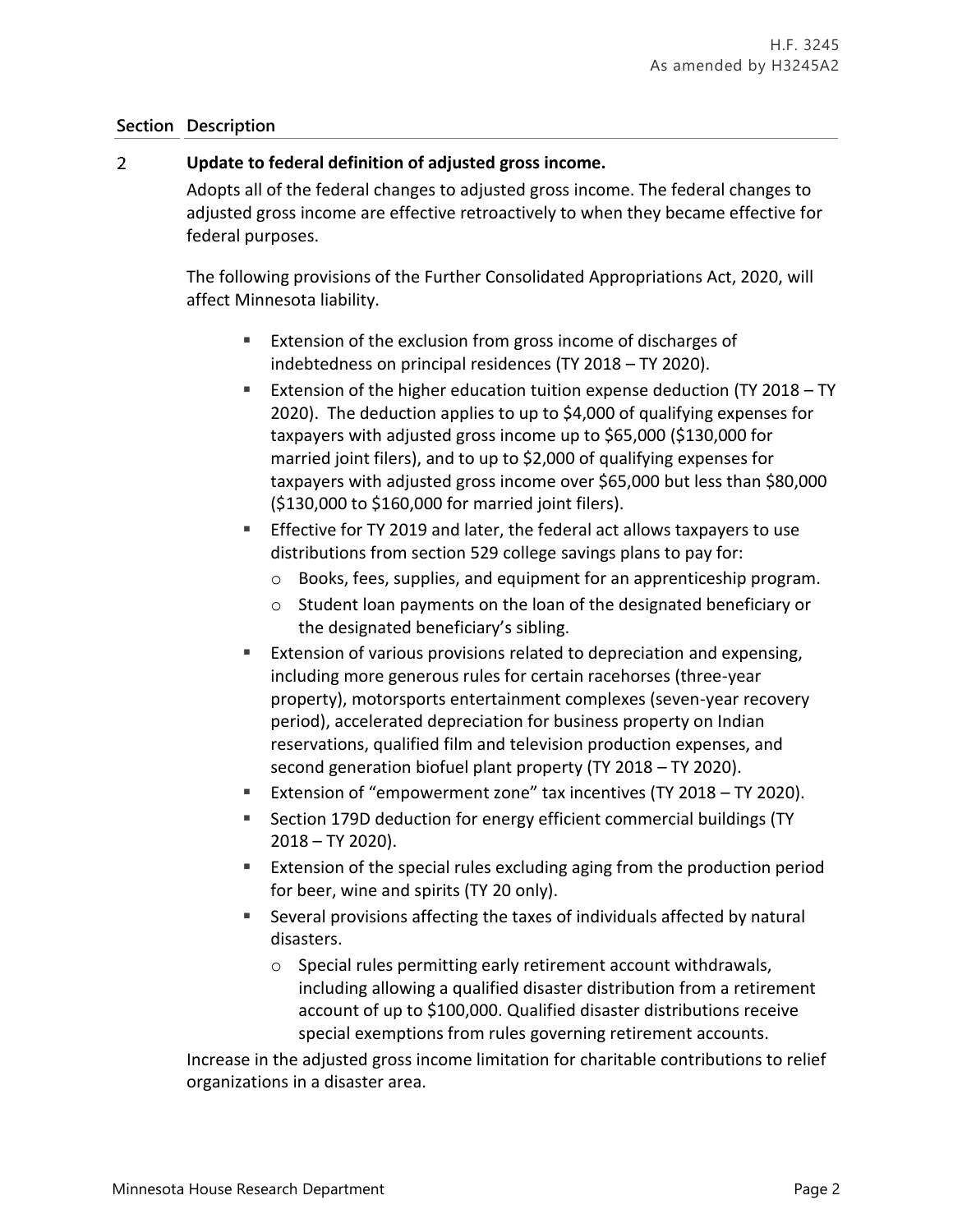### **Section Description**

#### 3 **Update to other references to the Internal Revenue Code in chapter 290.**

Adopts federal changes to federal adjusted gross income used for computing individual alternative minimum tax and determining withholding on wages. Federal adjusted gross income also is the starting point for calculating household income which is used to compute the dependent care and K-12 education credit. The main changes to federal adjusted gross income are described in section 2.

#### $\overline{4}$ **Special limited adjustment.**

Clarifies that the changes in the bill are to be calculated after the "special limited adjustment for tax year 2018" enacted in the 2019 omnibus tax bill. This has the effect of retroactively changing taxpayers' liability in tax year 2018 for provisions adopted under the bill.

#### 5 **Update of references to Internal Revenue Code in the property tax refund chapter.**

Prospectively adopts the federal changes that affect household income, which uses the definition of federal adjusted gross income as a starting point. Effective for refunds based on rent paid in 2020, and property taxes payable in 2021.

Property tax refund claimants will not amend returns to reflect the federal changes for refunds based on rent paid in 2018 or 2019 and property taxes payable in 2019 or 2020.

#### 6 **Estate tax update.**

Updates to changes in federal law made between December 31, 2018, and December 31, 2019. This change has no substantive effect on computation of the estate tax, but instead keeps the Internal Revenue Code date reference consistent with other sections of statute. Effective retroactively for the estates of decedents dying after December 31, 2017.

#### $\overline{7}$ **Individual income tax collection action prohibited.**

Prohibits the commissioner from increasing the amount due from individual income taxpayers for tax years 2018 and 2019 as a result of changes enacted in this law, if the taxpayer filed a 2018 or 2019 return based on state law before enactment of this law.

#### 8 **Temporary subtraction; net disaster loss.**

Allows taxpayers with a net disaster loss who claim the standard deduction to subtract the amount of the loss. Without this provision, taxpayers would need to itemize their deductions to benefit from the casualty loss deduction for net disaster losses.